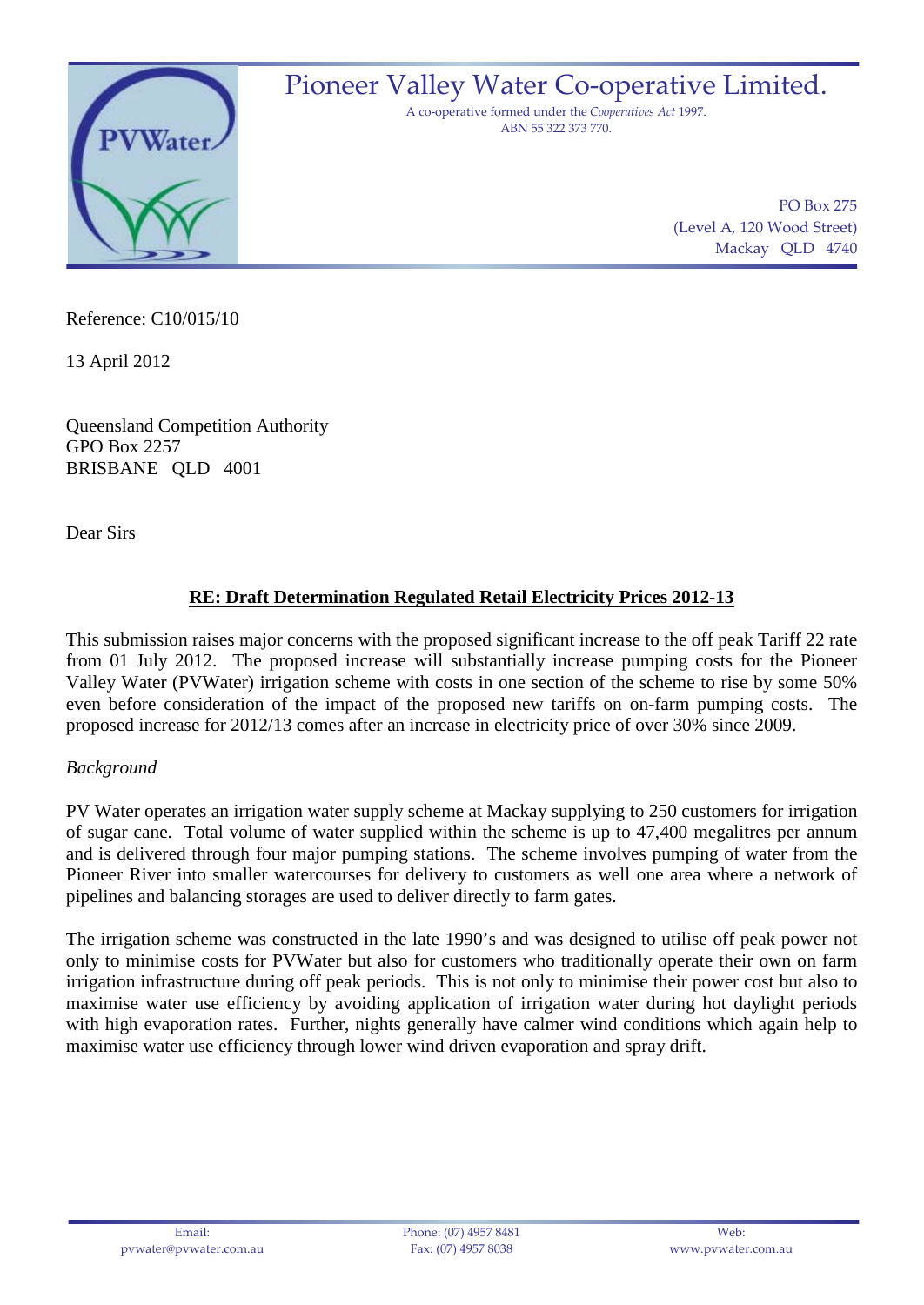Chapter 7 of the Draft Determination shows the proposed tariffs for 2012/13. The table below summarises the proposed shift for Tariff 22 from the 2011/12 rates.

| 2011/12               |                        | $2012/13$ proposed     |                     |
|-----------------------|------------------------|------------------------|---------------------|
| Tariff 22 D           | 28.17 c/kWh            | Tariff 22 (peak)       | $20.159$ c/kWh      |
| Tariff $22$ N&S       | $9.92 \text{ c/kWh}$   | Tariff 22 (off peak)   | 18.062 c/kWh        |
| Tariff 22 Service fee | $104.52 \text{ c/day}$ | Tariff 22 Fixed charge | $110.86$ c/cust/day |

#### **Tariff 22 Comparison**

The off peak rate is to increase by 82% while the peak rate decreases by 28%. With the peak and off peak rates now proposed to be almost the same there will be little if any incentive for customers to take advantage of off peak periods. It is our understanding that one purpose of off peak electricity tariffs is to shift manageable electricity loads like irrigation water pumping to low general demand periods to reduce peak generation loads. This is certainly not the case for the proposed 2012/13 tariffs.

Section 7.2 of the Draft Determination discusses customer impacts and in regard to Tariff 22 in Figure 7.2 adopts a 50/50 split between peak and off peak use for the impact of the proposed 2012/13 tariff. Appendix G does not provide any explanation of the 50/50 split assumption for usage under Tariff 22 and we would suggest that this spilt is not realistic. Under the current Tariff 22 arrangements we would expect that customers would endeavour to have a much higher percentage of off peak use. As we will show later in this submission one of our irrigation schemes operates with almost 90% off peak electricity use.

#### *Draft Determination 2012-13 Regulated Electricity Prices – Impacts on PVWater*

As discussed above, PVWater operates an irrigation water supply scheme in the Pioneer Valley at Mackay. The scheme comprises a number of separate reticulation sections of which three include major pumping stations. Brief details of the pump arrangements for these three separate schemes are as follows.

| <b>Reticulation scheme</b> | <b>Details</b>                                                  |  |  |
|----------------------------|-----------------------------------------------------------------|--|--|
| Septimus                   | 3 x 170 kW main submersible pumps delivering from Cattle Creek  |  |  |
|                            | through a rising main to the lower balancing storage (LBS)      |  |  |
|                            | 2 x 135 kW relift submersible pumps delivering from the LBS     |  |  |
|                            | through a rising main to the upper balancing storage            |  |  |
|                            | 4 x 15 kW booster pump station on one of five lateral pipelines |  |  |
| Palmyra                    | 3 x 185 kW submersible pumps delivering from the Pioneer River  |  |  |
|                            | into Bakers Creek                                               |  |  |
| Silver/McGregor            | 3 x 185 kW submersible pumps delivering from Cattle Creek into  |  |  |
|                            | Silver and McGregor Creeks                                      |  |  |

The attachment shows actual power consumption in the three sections for the period 2005/06 to 2011/12 (to February 2012) and the split between peak and off peak usage. Over this period usage has averaged as follows.

| Septimus        | 12% peak, 88% off peak    |
|-----------------|---------------------------|
| Palmyra         | $40\%$ peak, 60% off peak |
| Silver/McGregor | 38% peak, 62% off peak.   |

.

Based on the proposed Tariff 22 changes from 2011/12 to 2012/13 this would see electricity costs in the areas increase by 50% for Septimus, 10% for Palmyra and 12% for Silver McGregor. PVWater would have no option other than to pass these increases directly to its customers in those areas.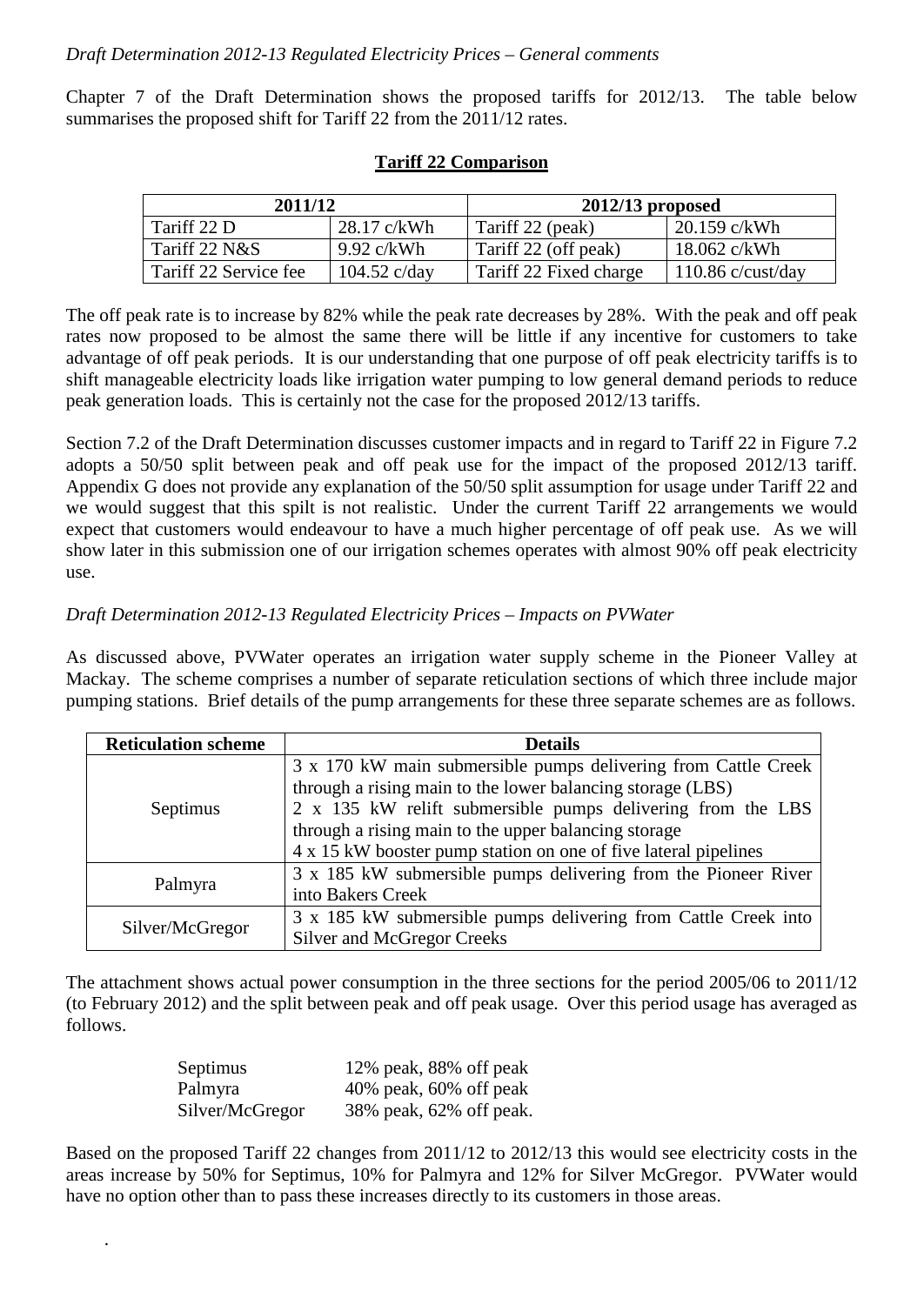In the Septimus section this would place an increase of \$13.50 per megalitre per annum on the consumption charge in the scheme and increase the total operating charge to \$95.00 per megalitre per annum. This would be totally unacceptable to irrigators in the scheme and would severely increase pressure on the financial situation for many sugar producers already suffering from loss of income through unfavourable weather conditions, increased input costs (including electricity) and reduced production over recent years.

We would reiterate that the Septimus irrigation scheme was designed with balancing storages so that a large percentage of pumping would occur at night with the storages meeting day time demands. This allowed the design of the scheme to optimise pump capacities for the main and relift stations and also allowed customers to carry out a large percentage of their irrigation at night to reduce their water losses through evaporation.

The inclusion of two balancing storages at Septimus added considerably to the capital cost of the scheme but this was offset by the lower operating cost through access to off peak power. Irrigators are still paying off loans taken out to construct the scheme and are to be hit again with the loss of off peak power and resulting massive increase in their annual water charges.

It is our contention that the Queensland Competition Authority must examine more closely the impacts of the proposed Tariff 22 changes on irrigation water service providers and their customers. We note that the Delegation from the Minister to QCA does not require detailed consideration of the impacts of all proposed new tariffs. However, in view of our above submission we consider that this must be undertaken as part of the finalisation of the pricing determination for 2012/13.

Yours sincerely



**J R Palmer MANAGER**